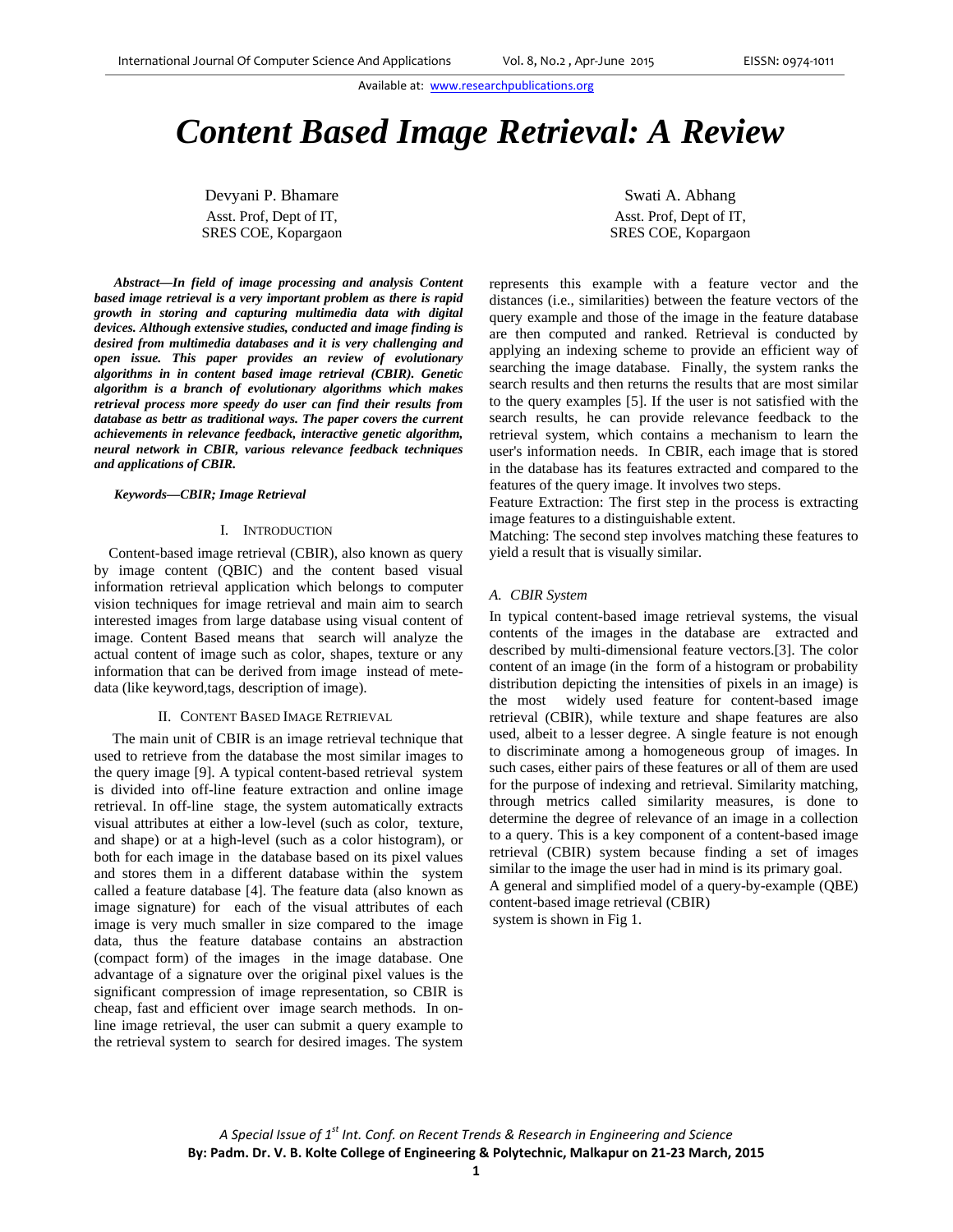

Fig. 1. General Content Based Image Retrieval System

CBIR involves the following four parts in system realization: data collection, build up feature database, search in the database, arrange the order and deal with the results of the retrieval.

- 1. **Data collection:** Using the Internet spider program that can collect webs automatically to interview Internet and do the collection of the images on the web site, then it will go over all the other webs through the URL, repeating this process and collecting all the images it has reviewed into the server.
- 2. **Build up feature database** using index system program do analysis for the collected images and extract the feature information. Currently, the features that use widely involve low level features such as color, tex ture and so on, the middle level features such as shape etc.
- 3. **Search the Database:** The system extract the feature of image that waits for search when user input the image sample that need search, then the search engine will search the suited feature from the database and calculate the similar distance, then find several related webs and images with the minimum similar distance.
- 4. **Process and index the results:** after researching Index the image obtained from searching due to the similarity of features, then return the retrieval images to the user and let the user select. If the user is not satisfied with the searching result, he can retrieval the image again, and searches database again.

#### III. DIFFRENT TECHHICHES

The retrieval of content based image involves following techniques.

# **Color based retrieval:**

Colors is an intuitive features and plays an important role in image matching. The extraction of color features from digital

image depends on the understanding of theory of color and representation of color in image. In this technique comparing the color content of a query image to that of database images is that of comparing color histograms. The methodology relies on the fact that images are generally represented as a series of pixel values, each corresponding to a visible color. Color histograms is one of most widely used color features representation in image retrieval and it is computed for each image so as to identify relative proportions of pixels within certain values. The original idea to use histogram for retrieval comes from Swain and Ballard [27], who realized the power to identify an object using color is much larger than that of a gray scale.

#### **Texture based retrieval:**

Texture is a local neighborhood property of image regions and When it refers to the description of the image's texture which look for visual patterns in images and how they are spatially defined. Textures are represented by texels which are then placed into a number of sets, depending on how many textures are detected in the image. Texture is a difficult concept to represent. The identification of specific textures in an image is achieved primarily by modeling texture as a two-dimensional gray level variation. The relative brightness of pairs of pixels is computed such that degree of contrast, regularity, coarseness and directionality may be estimated. The problem is in identifying patterns of co-pixel variation and associating them with particular classes of textures such as *silky*, or *rough*. The selection of scale directly impacts the precision of texture representation.

# **Shape based retrieval:**

The shape of on abject is binary image representation the extent of the object. Human perception and understanding of objects and visual forms relies heavily on the shape properties. Shape features can be divided into two categories, boundary based and region based. Shapes often be determined first applying segmentation or edge detection to image. Shape descriptors may also need to be invariant to translation, rotation, and scale.

# **Clustering:**

Clustering is the task of grouping a set of objects in such a way that objects in the same group or cluster is more similar to each other than to those in other groups or clusters. It is a main task of exploratory and a common technique for image analysis. Cluster analysis itself is not a specific algorithm, but the task is to be solved. It can be achieved by various algorithms that differ significantly in their notion of what constitutes a cluster and how to efficiently find them. Cluster analysis as such is not an automatic task, but an iterative process of knowledge discovery or interactive multi-objective optimization that involves trial and failure. It will often be necessary to modify data pr e-processing and model parameters until the result achieves the desired properties.

*A Special Issue of 1st Int. Conf. on Recent Trends & Research in Engineering and Science* **By: Padm. Dr. V. B. Kolte College of Engineering & Polytechnic, Malkapur on 21‐23 March, 2015**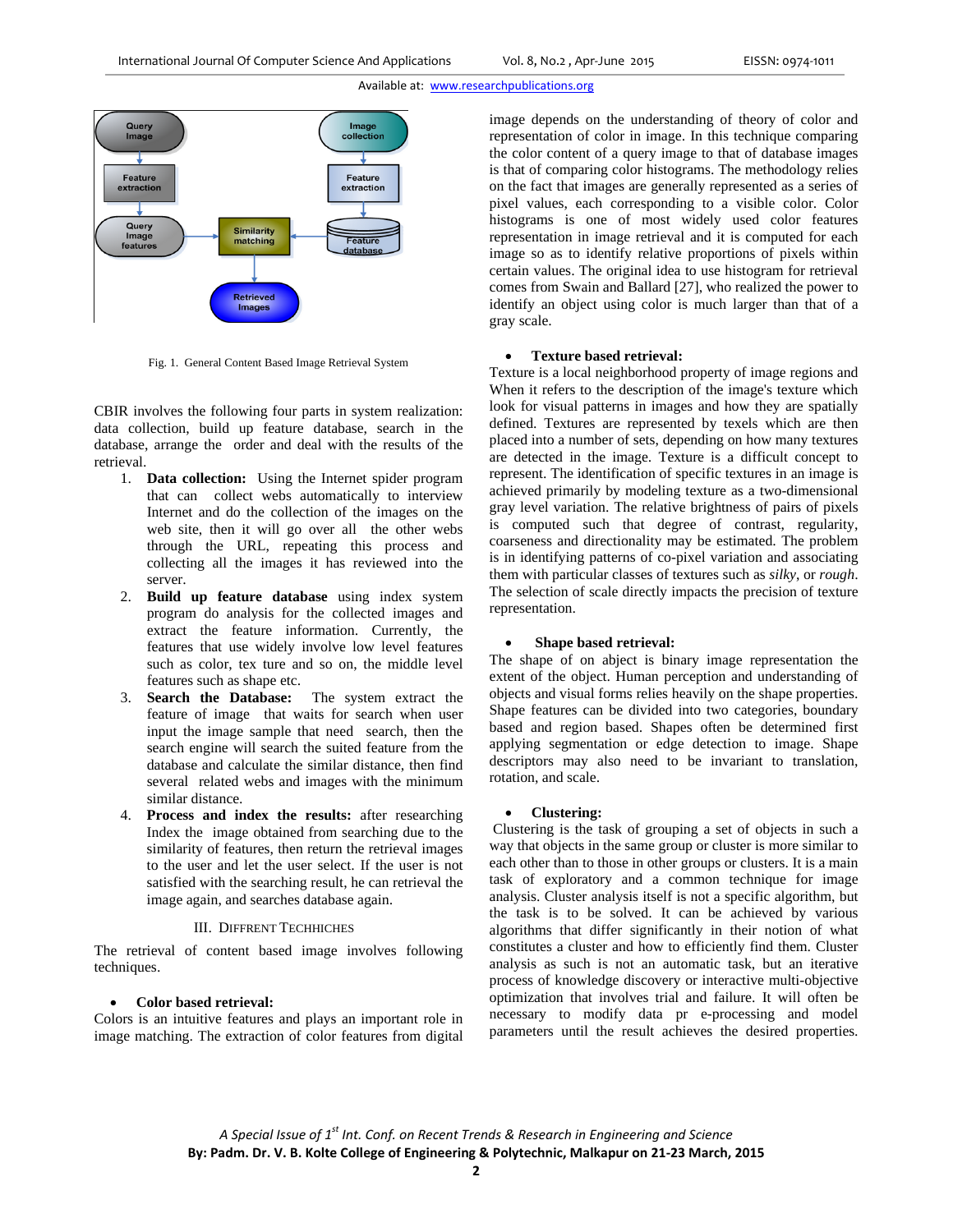Some of the most popular clustering algorithms, such as k means or the hierarchical agglomerative clustering.

## IV. RELATED WORK

A lot of work has been done in the field of content based image retrieval. Color is common and important feature in image retrieval system.

A.W.M.Smeulders has provided the steps carried out in content based image retrieval process. The features used for retrieval are also spoken here. The disadvantages like need for databases, role of similarity and problems of evaluation are also discussed [4].

Tai X.Y in his paper has given the use of content based image retrieval systems in the Medical field and it provides more knowledge about how the CBIR can be used in real time medical application [5].

Ahonen.T presented a paper where content based image retrieval systems are used for facial recognition and texture. Classification in image retrieval. An operator called local binary pattern is used for image retrieval, where the LBP value is found for each pixel in Query image and compared with the LBP value of data base images and images are retrieved [6].

Huang.P.N has given a design of a two stage content based image retrieval system which mainly used the similarity measure, based on texture. Thus image retrieval technique is more enhanced.

 Aigrain et al has discussed the main principles of automatic image similarity matching for database retrieval, emphasizing the difficulty of expressing this in terms of automatically generated features. They have reviewed a selection of current techniques for both still image retrieval and video data management, including video parsing, shot detection, key frame extraction and video skimming. The paper concludes that the field is expanding rapidly, but that many major research challenges remain, including the difficulty of expressing semantic information in terms of primitive image features, and the need for significantly improved user interfaces. CBIR techniques are likely to be of most use in restricted subject domains, and where synergies with other types of data can be exploited.

Color comparison between two images would however be time consuming and difficult problem to overcome this problem they introduced a method of reducing the amount of information. One way of doing this is by quantizing the color distribution into color histograms. Histogram refinement provides a set of features for proposed for Content Based Image Retrieval (CBIR) [2].

They used global histograms for image retrieval, because of their effectiveness and insensibility to minor changes, are broadly used for content based image retrieval. Using color histogram easier way for color distribution or they used histogram divide in to different classes for matching. Each pixel of the image can be represented as a point in a 3D color space. Commonly used color space for image retrieval include

RGB, Munsell, CIE L\*a\*b\*, CIE L\*u\*v\*, HSV(or HSL, HSB). There is no agreement on which is the best. However, one of the desirable characteristics of an appropriate color space for image retrieval is its uniformity. Uniformity means that two color pairs that are equal in similarity distance in a color space are perceived as equal by viewers. In other words, the measured proximity among the colors must be directly related to the psychological similarity among them.

# RGB Color model

This model has primary colors like red, green, blue. Most of the CRT monitors and color raster graphics make use of the RGB color model. This model uses Cartesian coordinate system. The colors in this model are called "Additive primaries", because desired colors can be produced by adding them together. RGB space is a widely used color space for image display. It is composed of three color components red, green, and blue. These components are called "additive primaries" since a color in RGB space is produced by adding them together. In contrast, CMY space is a color space primarily used for printing. The three color components are cyan, magenta,and yellow. These three components are called "subtractive primaries" since a color in CMY space is produced through light absorption. Both RGB and CMY space are device-dependent and perceptually non-uniform.

HSV Color model:

This model offers a more intuitive representation of relationship between colors. Basically a color model is the specification of coordinate system and a subspace within that, where each color is represented in single point. In HSV (or HSL, or HSB) space is widely used in computer graphics and is a more intuitive way of describing color. The three color components are hue, saturation(lightness) and value (brightness). The hue is invariant to the changes in illumination and camera direction and hence more suited to object retrieval. RGB coordinates can be easily translated to the HSV (or HLS, or HSB) coordinates by a simple formula. K-means algorithm is one of the most widely used clustering algorithms in spatial clustering analysis [3]. It is easy and efficient. But is also having limitations: It is sensitive to the initialization. It doesn't perform well in global searching and is easy to get into local optimization and the improved Kmeans is based on the classical method to make the process of optimization more dependent [4]. Many of image retrieval applications are based on color feature and shape feature. Estimating local texture based on pixels of the intensity image and a fuzzy index to point out the presence of major colors. It is based on the texture co-occurrence matrix.

The CIE L\*a\*b\* and CIE L\*u\*v\* spaces are device independent and considered to be perceptually uniform. They consist of a luminance or lightness component(L) and two chromatic components a and b or u and v. CIE  $L^*a^*b^*$  is designed to deal with subtractive colorant mixtures, while CIE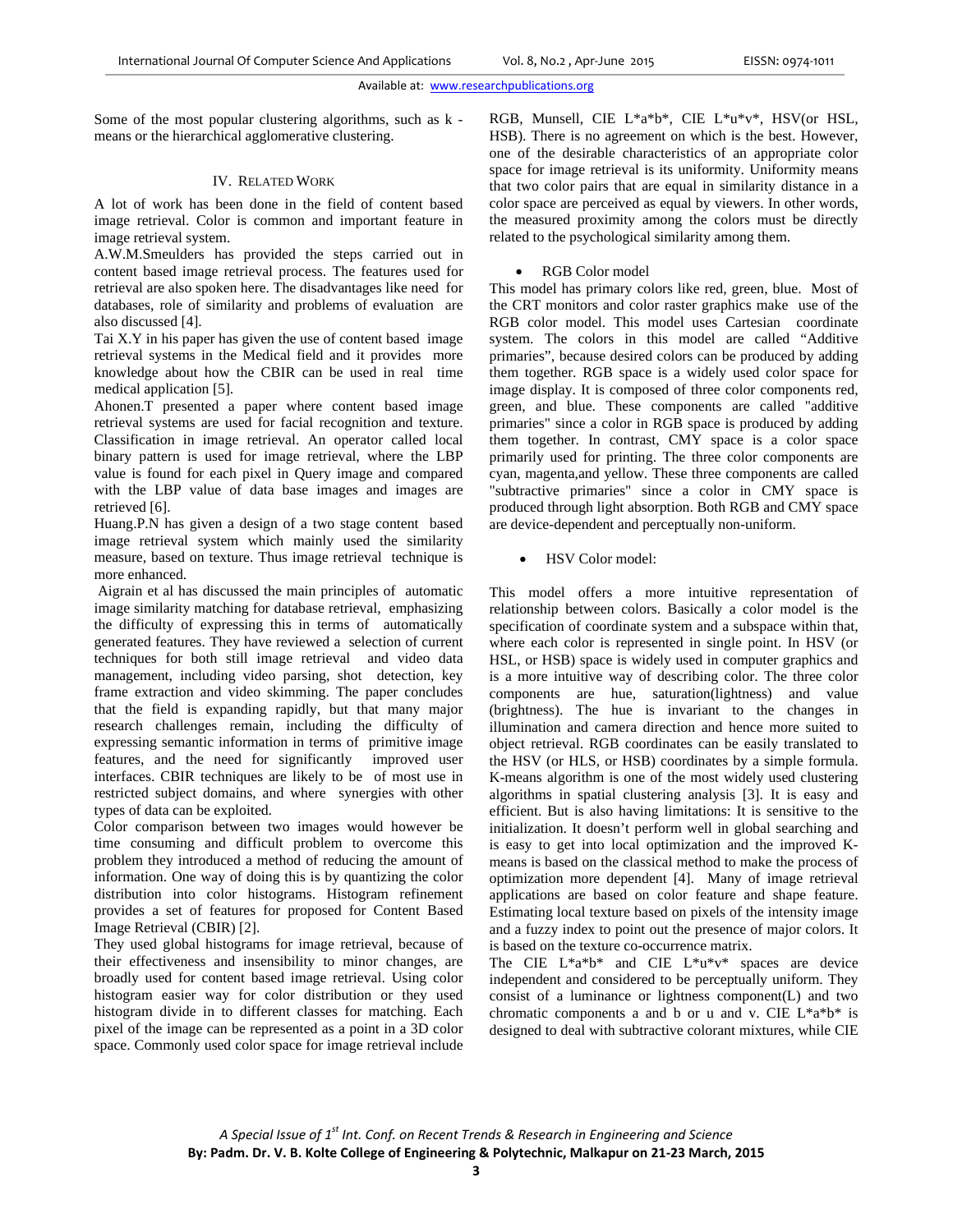L\*u\*v\* is designed to deal with additive colorant mixtures. The transformation of RGB space to CIE L\*u\*v\* or CIE L\*a\*b\* space.

• Clustering:

Clustering is the task of grouping a set of objects in such a way that objects in the same group or cluster is more similar to each other than to those in other groups or clusters. It is a main task of exploratory and a common technique for image analysis. Cluster analysis itself is not a specific algorithm, but the task is to be solved. It can be achieved by various algorithms that differ significantly in their notion of what constitutes a cluster and how to efficiently find them. Cluster analysis as such is not an automatic task, but an iterative process of knowledge discovery or interactive multi-objective optimization that involves trial and failure. It will often be necessary to modify data pr e-processing and model parameters until the result achieves the desired properties. Some of the most popular clustering algorithms, such as k means or the hierarchical agglomerative clustering [9]. Kmeans clustering for the classification of feature set obtained from the histogram refinement method. Marakakis et .al, [7]introduced new relevance feedback (RF) approach for content-based image retrieval (CBIR), which uses Gaussian mixture (GM) models as image representations. The GM of each image is obtained as an adaptation of a universal GM which models the probability distribution of the features of the image database. In each RF round, the positive and negative examples provided by the user until the current round are used to train a support vector machine (SVM) to distinguish between the relevant and irrelevant images according to the preferences of the user.

Naresh Babu [8] showed that Content-based image retrieval (CBIR) is an important research area for manipulating large amount of image databases and archives. Extraction of invariant features is the basis of CBIR. The use HSI color information especially Hue value and CSS (Curvature Scale Space) as shape information. From a large image data base, an automatic shape & color Based retrieval technique can significantly increase the retrieval task. We are using three features for image retrieval like color, shape & texture Feature.

# V. APPLICATIONS

 CBIR systems have become a reliable tool for many image database applications and they were used in various fields and spheres of human activity. There is a growing interest in CBIR systems because of the limitations inherent in meta data based systems, as well as the large range of possible uses for efficient image retrieval systems. The CBIR technology has been used in a plethora of applications such as fingerprint identification, digital libraries, crime prevention, medical diagnosis, historical research, architectural and engineering design, publishing and advertising, art, education, fashion and graphic design, geographical information and remote sensing systems.

## **Medical Applications**

The use of CBIR can result in powerful services that can benefit biomedical information systems. Three large domains can instantly take advantage of CBIR techniques: teaching, research, and diagnostics [5]. Clinicians usually use similar cases for case-based reasoning in their clinical decisionmaking process. In the medical field, some ailments require the medical practitioner to search and review similar X-rays or scanned images of a patient before proffering a solution.

#### **Digital Libraries**

There are several digital libraries that support services based on image content. One example is the digital museum of butterflie , aimed at building a digital collection of Taiwanese butterflies. This digital library includes a module responsible for content-based image retrieval based on color, texture, and patterns.

#### **Crime Prevention**

One of the main jobs of police is to identify and arrest criminals in the country. However, to achieve that, the department of security investigation must identify the identity of criminals as fast as possible and with a high accuracy rate. Day after day, the crime rate is increasing so that the police must deal with a large number of criminals images that stored in a database. Once a new image is arrived, it must be compared with all of these images to classify it correctly. It is clear that, doing this job manually takes a long time so, the need for criminal recognition system is strongly highlighted here.

#### **Web Searching**

The most important application, however, is the Web, as a big fraction of it is devoted to images,and searching for a specific image is indeed a daunting task. Numerous commercial and experimental CBIR systems are now available, and many web search engines are now equipped with CBIR facilities, as for example Alta Vista, Yahoo and Google.

## **CONLCUSION**

In this paper we have given review of CBIR. Also we have discussed bout the different techniques of CBIR such as RGB, HSV, texture and shape & Clustering techniques. We had perform a comparative result analysis of RGB, HSV color model for classification of image classification We have discussed the different applications of CBIR. Image Classification also suffered from other feature such as texture and shape. for better image classification we also used all feature property of image data.

#### **REFERENCES**

- [1] Guoyong Duan, Jing Yang, Yilong Yang, "Content-Based Image Retrieval Research", 2011 International Conference on Physics Science and Technology (ICPST 2011)
- [2] Ying Liu, Dengsheng Zhang, Guojun Lu: "Region-based image retrieval with high-level semantics using decision tree Learning", Pattern Recognition 41 (2008) 2554 – 2570

*A Special Issue of 1st Int. Conf. on Recent Trends & Research in Engineering and Science* **By: Padm. Dr. V. B. Kolte College of Engineering & Polytechnic, Malkapur on 21‐23 March, 2015**